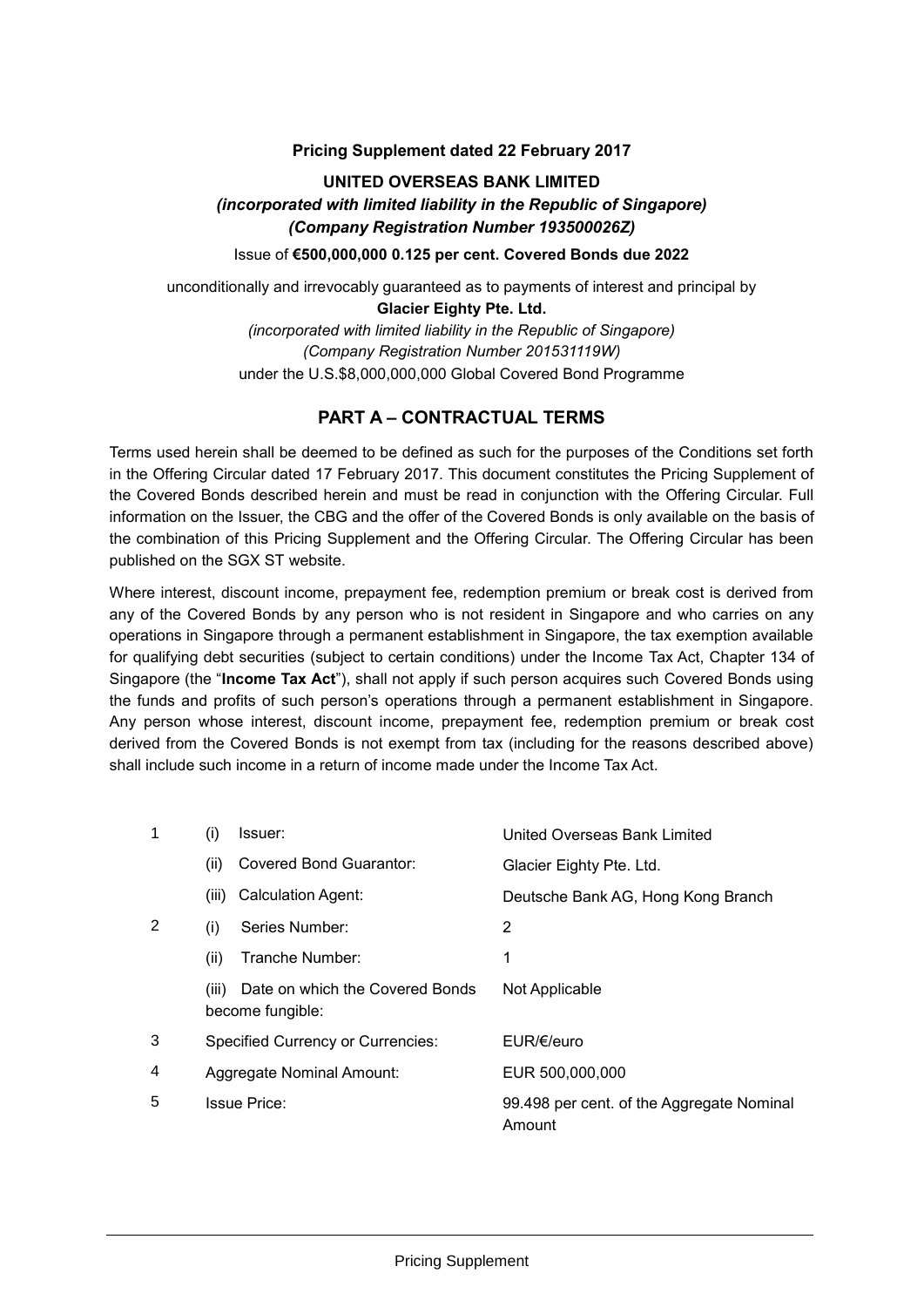| 6  | (i)                       | <b>Specified Denominations:</b>                                                                                                                                         | €100,000 and integral multiples of €1,000 in<br>excess thereof                                                                                                                        |
|----|---------------------------|-------------------------------------------------------------------------------------------------------------------------------------------------------------------------|---------------------------------------------------------------------------------------------------------------------------------------------------------------------------------------|
|    | (ii)                      | <b>Calculation Amount:</b>                                                                                                                                              | €1,000                                                                                                                                                                                |
| 7  | (i)                       | <b>Issue Date:</b>                                                                                                                                                      | 2 March 2017                                                                                                                                                                          |
|    | (ii)                      | <b>Interest Commencement Date</b>                                                                                                                                       | <b>Issue Date</b>                                                                                                                                                                     |
| 8  | (i)                       | <b>Maturity Date:</b>                                                                                                                                                   | 2 March 2022                                                                                                                                                                          |
|    | (ii)                      | Extended Due for Payment Date of<br>Guaranteed<br>Amounts<br>Final<br>corresponding<br>the<br>to<br>Redemption Amount<br>under<br>the<br><b>Covered Bond Guarantee:</b> | Applicable<br>Interest Payment Date falling on or nearest to<br>2 March 2023                                                                                                          |
| 9  | Interest Basis:           |                                                                                                                                                                         | For the period from the Issue Date up to but<br>excluding the Maturity Date:                                                                                                          |
|    |                           |                                                                                                                                                                         | 0.125 per cent. Fixed Rate payable annually in<br>arrear (further particulars specified below)                                                                                        |
|    |                           |                                                                                                                                                                         | (see paragraph 14 below)                                                                                                                                                              |
|    |                           |                                                                                                                                                                         | For the period from and including the Maturity<br>Date up to but excluding the Extended Due for<br>Payment Date:                                                                      |
|    |                           |                                                                                                                                                                         | 1 Month EURIBOR plus 0.340 per cent. per<br>annum payable monthly in arrear (further<br>particulars specified below)                                                                  |
|    |                           |                                                                                                                                                                         | (see paragraph 15 below)                                                                                                                                                              |
| 10 | Redemption/Payment Basis: |                                                                                                                                                                         | Subject to any purchase and cancellation or<br>early redemption, the Covered Bonds will be<br>redeemed on the Maturity Date at 100 per<br>cent. of their nominal amount.              |
| 11 | Change of Interest Basis: |                                                                                                                                                                         | Applicable, see paragraph 9 above                                                                                                                                                     |
| 12 | Put/Call Options:         |                                                                                                                                                                         | Not Applicable                                                                                                                                                                        |
| 13 | Covered Bond Swap:        |                                                                                                                                                                         |                                                                                                                                                                                       |
|    | (i)                       | Covered Bond Swap Provider:                                                                                                                                             | United Overseas Bank Limited                                                                                                                                                          |
|    | (ii)                      | Nature of Covered Bond Swap:                                                                                                                                            | Forward Starting (i.e. entered into on the Issue<br>Date but no cashflows will be exchanged<br>under such Covered Bond Swap unless and<br>until service of a Notice to Pay on the CBG |

# **PROVISIONS RELATING TO INTEREST (IF ANY) PAYABLE**

| 14 | <b>Fixed Rate Covered Bond Provisions:</b> | Applicable from and including the Issue Date |
|----|--------------------------------------------|----------------------------------------------|
|    |                                            | to but excluding the Maturity Date           |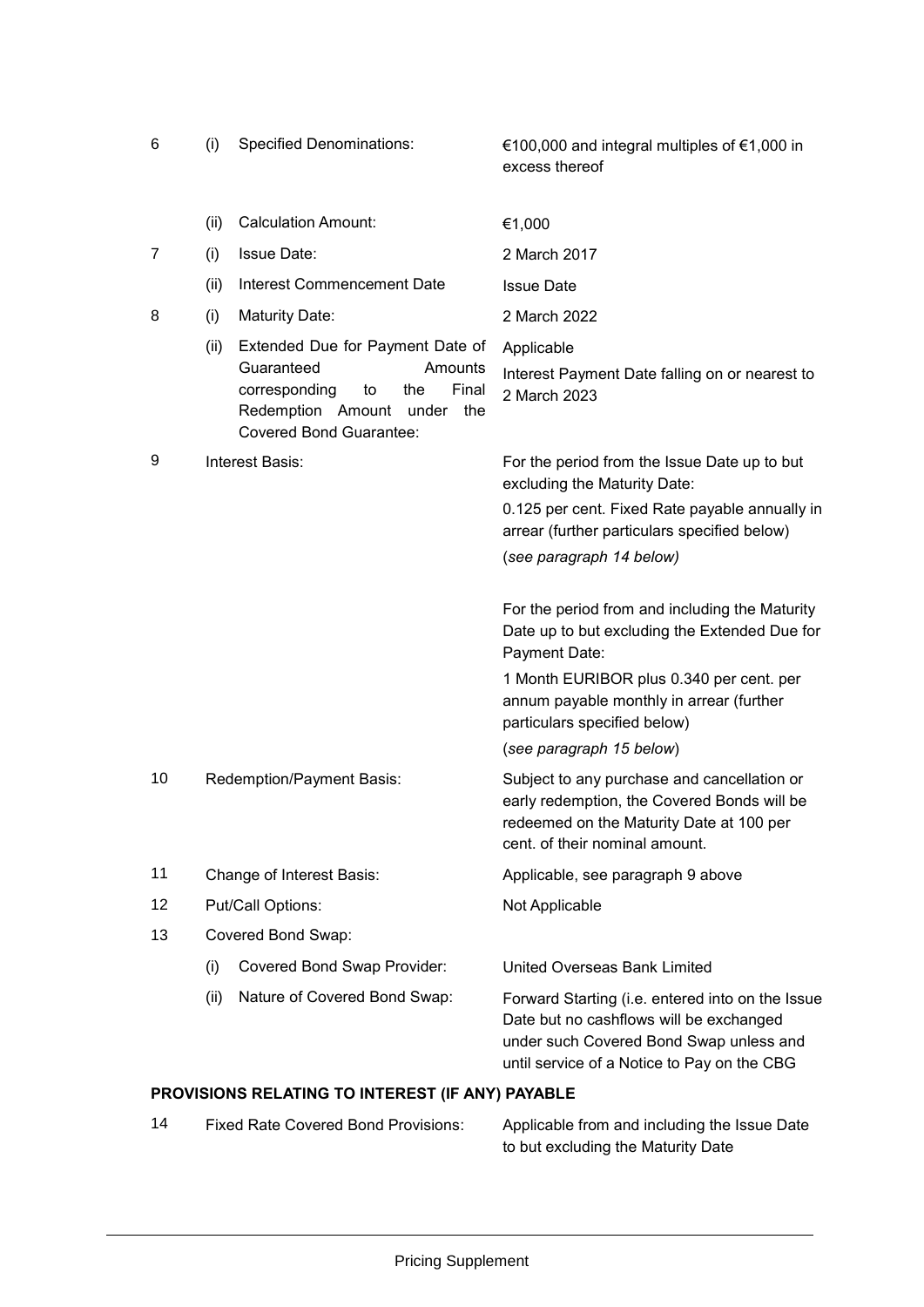|    | (i)   | Rate of Interest:                                                                                                    | 0.125 per cent. per annum payable annually in<br>arrear on each Interest Payment Date                                                                                                                                                                                                                                                                                                                                    |
|----|-------|----------------------------------------------------------------------------------------------------------------------|--------------------------------------------------------------------------------------------------------------------------------------------------------------------------------------------------------------------------------------------------------------------------------------------------------------------------------------------------------------------------------------------------------------------------|
|    | (ii)  | Interest Payment Date(s):                                                                                            | 2 March in each year commencing on the<br>Interest Payment Date falling on 2 March 2018<br>and ending on the Maturity Date                                                                                                                                                                                                                                                                                               |
|    | (iii) | Fixed Coupon Amount(s):                                                                                              | EUR1.25 per Calculation Amount                                                                                                                                                                                                                                                                                                                                                                                           |
|    | (iv)  | Broken Amount(s):                                                                                                    | Not Applicable                                                                                                                                                                                                                                                                                                                                                                                                           |
|    | (v)   | Day Count Fraction:                                                                                                  | Actual/Actual (ICMA)                                                                                                                                                                                                                                                                                                                                                                                                     |
|    | (vi)  | <b>Determination Dates:</b>                                                                                          | 2 March in each year                                                                                                                                                                                                                                                                                                                                                                                                     |
| 15 |       | <b>Floating Rate Covered Bond Provisions</b>                                                                         | Applicable from and including the Maturity<br>Date to but excluding the Extended Due for<br><b>Payment Date</b>                                                                                                                                                                                                                                                                                                          |
|    | (i)   | Interest Period(s):                                                                                                  | The period beginning on and including the<br>Maturity Date and ending on but excluding the<br>first Specified Interest Payment Date and each<br>successive period beginning on and including<br>a Specified Interest Payment Date and ending<br>on but excluding the next succeeding Specified<br>Interest Payment Date, subject to adjustment<br>in accordance with the Business Day<br>Convention set out in (v) below |
|    | (ii)  | <b>Specified Interest Payment Dates:</b>                                                                             | The 2nd calendar day of each month<br>commencing on but excluding the Maturity<br>Date and ending on the Extended Due for<br>Payment Date, subject to adjustment in<br>accordance with the Business Day Convention<br>set out in (v) below                                                                                                                                                                               |
|    | (iii) | Interest Period Date:                                                                                                | Specified Interest Payment Date                                                                                                                                                                                                                                                                                                                                                                                          |
|    |       | (iv) First Specified Interest Payment<br>Date:                                                                       | 2 April 2022                                                                                                                                                                                                                                                                                                                                                                                                             |
|    | (v)   | <b>Business Day Convention:</b>                                                                                      | Modified Following Business Day Convention                                                                                                                                                                                                                                                                                                                                                                               |
|    |       | (vi) Business Centre(s):                                                                                             | London, Singapore, TARGET 2                                                                                                                                                                                                                                                                                                                                                                                              |
|    |       | (vii) Manner in which the Rate(s) of<br>Interest is/are to be determined:                                            | <b>Screen Rate</b><br>Determination                                                                                                                                                                                                                                                                                                                                                                                      |
|    |       | (viii) Party responsible for calculating the<br>Rate(s) of Interest and/or Interest<br>Amount(s) (if not the Agent): | Not Applicable                                                                                                                                                                                                                                                                                                                                                                                                           |
|    |       | (ix) Screen Rate Determination:                                                                                      |                                                                                                                                                                                                                                                                                                                                                                                                                          |
|    |       | - Reference Rate:                                                                                                    | 1 month EURIBOR                                                                                                                                                                                                                                                                                                                                                                                                          |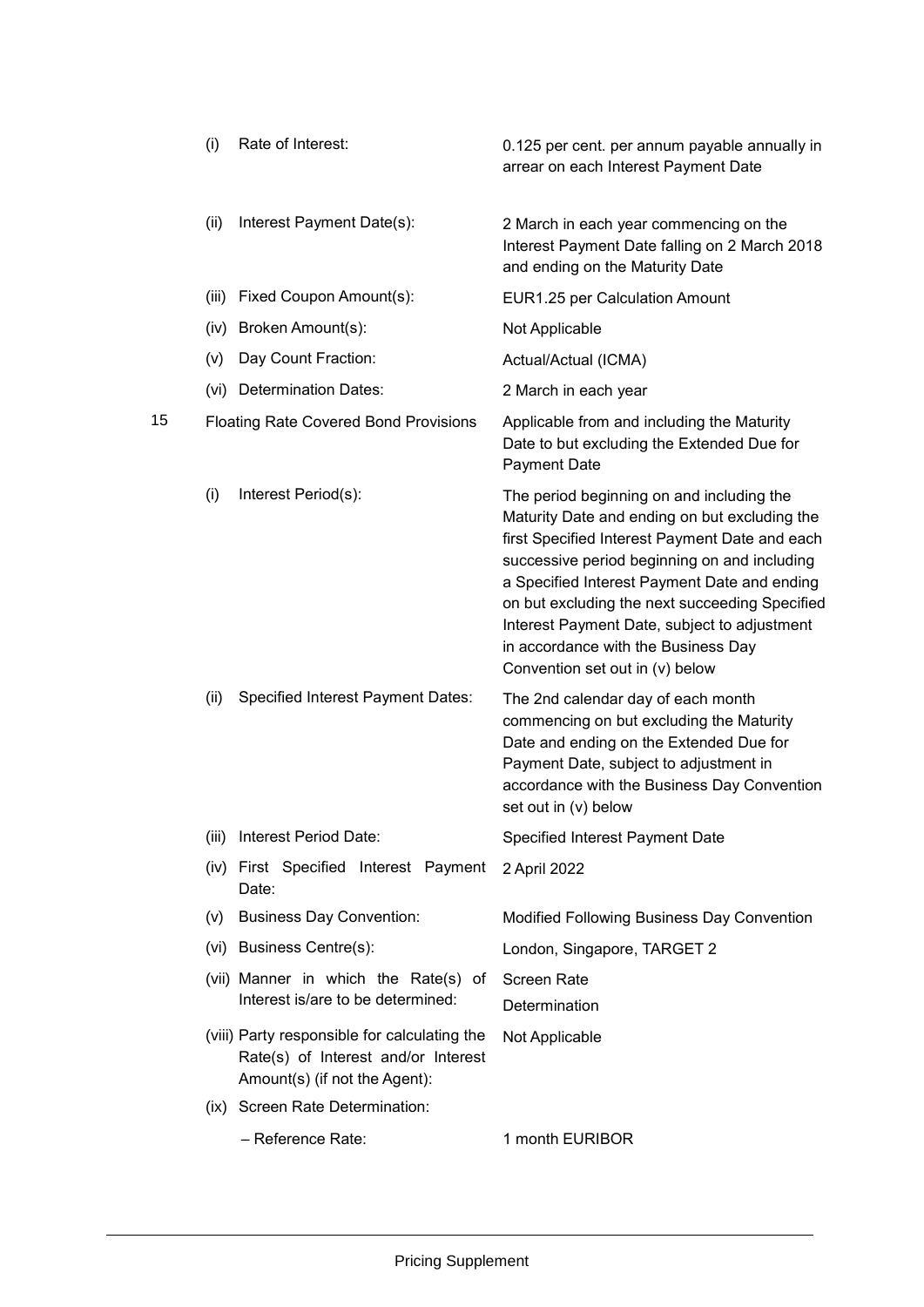|    | - Interest Determination Date(s):                                                                                                                                         | The day falling two TARGET Business Days<br>prior to the first day of the Interest Accrual<br>Period                                                                             |
|----|---------------------------------------------------------------------------------------------------------------------------------------------------------------------------|----------------------------------------------------------------------------------------------------------------------------------------------------------------------------------|
|    | - Relevant Screen Page:                                                                                                                                                   | The display page designated EURIBOR01 on<br>Reuters at 11.00 a.m. (Brussels time) on the<br><b>Interest Determination Date</b>                                                   |
|    | ISDA Determination:<br>(x)                                                                                                                                                | Not Applicable                                                                                                                                                                   |
|    | (xi) Margin(s):                                                                                                                                                           | +0.340 per cent. per annum                                                                                                                                                       |
|    | (xii) Minimum Rate of Interest:                                                                                                                                           | Not Applicable                                                                                                                                                                   |
|    | (xiii) Maximum Rate of Interest:                                                                                                                                          | Not Applicable                                                                                                                                                                   |
|    | (xiv) Day Count Fraction:                                                                                                                                                 | Actual/360                                                                                                                                                                       |
|    | PROVISIONS RELATING TO REDEMPTION                                                                                                                                         |                                                                                                                                                                                  |
| 16 | Call Option                                                                                                                                                               | Not Applicable                                                                                                                                                                   |
| 17 | <b>Put Option</b>                                                                                                                                                         | Not Applicable                                                                                                                                                                   |
| 18 | Final Redemption Amount of each<br>Covered Bond:                                                                                                                          | EUR1,000 per Calculation Amount                                                                                                                                                  |
| 19 | Early Redemption Amount:                                                                                                                                                  |                                                                                                                                                                                  |
|    | Early Redemption Amount(s) per<br>Calculation Amount payable on<br>redemption for taxation reasons or on<br>event of default or other early<br>redemption:                | EUR1,000 per Calculation Amount                                                                                                                                                  |
| 20 | Details relating to redemption by<br>Instalments: amount of each instalment<br>("Instalment Amount"), date on which<br>each payment is to be made<br>("Instalment Date"): | Not Applicable                                                                                                                                                                   |
|    | <b>GENERAL PROVISIONS APPLICABLE TO THE COVERED BONDS</b>                                                                                                                 |                                                                                                                                                                                  |
| 21 | Form of Covered Bonds:                                                                                                                                                    | <b>Registered Covered Bonds:</b>                                                                                                                                                 |
|    |                                                                                                                                                                           | Regulation S Global Covered Bond (EUR<br>500,000,000 nominal amount) registered in the<br>name of a nominee for a common depositary<br>for Euroclear and Clearstream, Luxembourg |
| 22 | Financial Centre(s):                                                                                                                                                      | London, Singapore, TARGET 2                                                                                                                                                      |
| 23 | Talons for future Coupons to be<br>attached to Definitive Covered Bonds                                                                                                   | Not Applicable                                                                                                                                                                   |

(and dates on which such Talons

mature):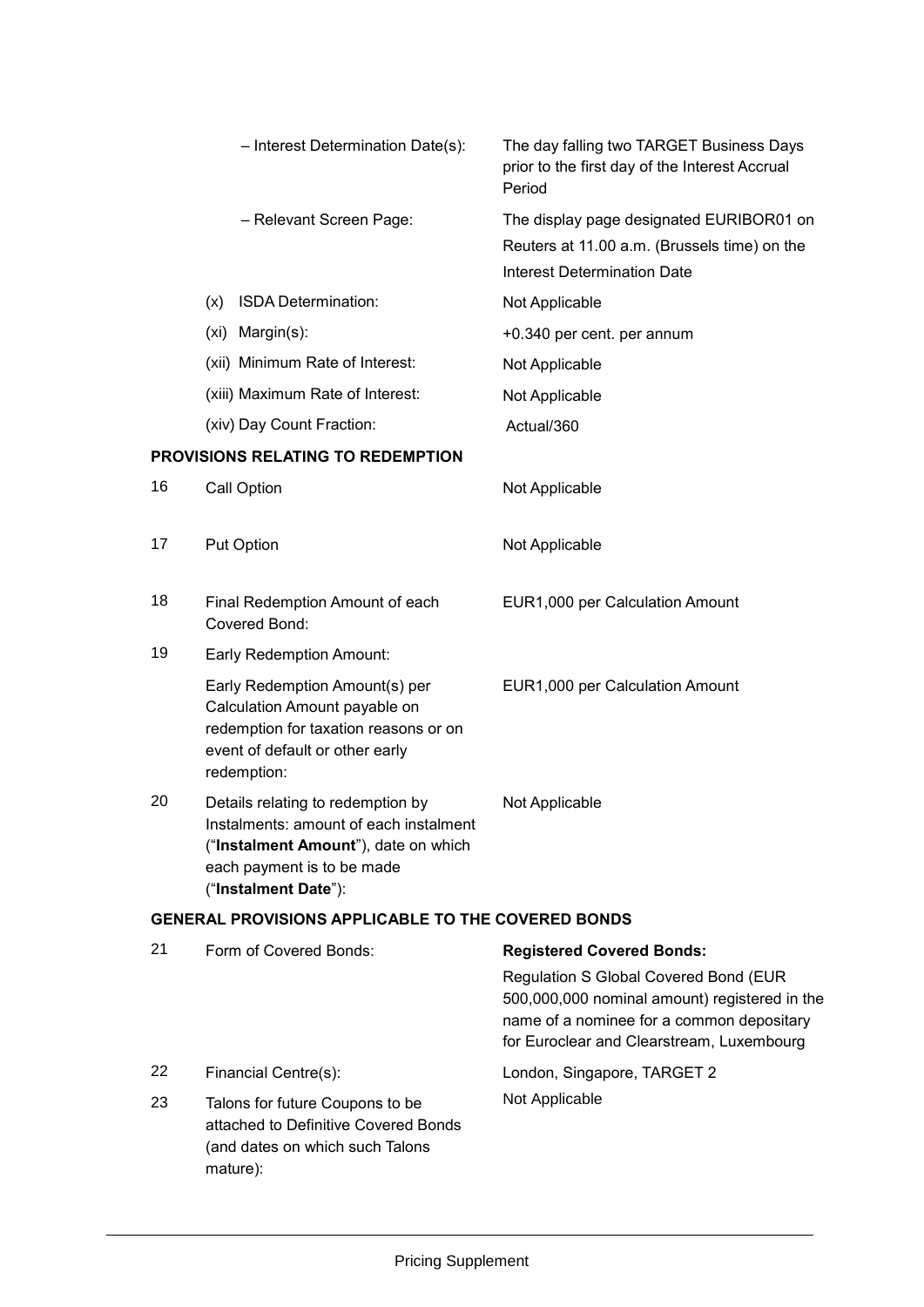Signed on behalf of United Overseas Bank Limited: D

f*lan* Duly authorised

Signed on behalf of Glacier Eighty Pte. Ltd.:

Duly authorised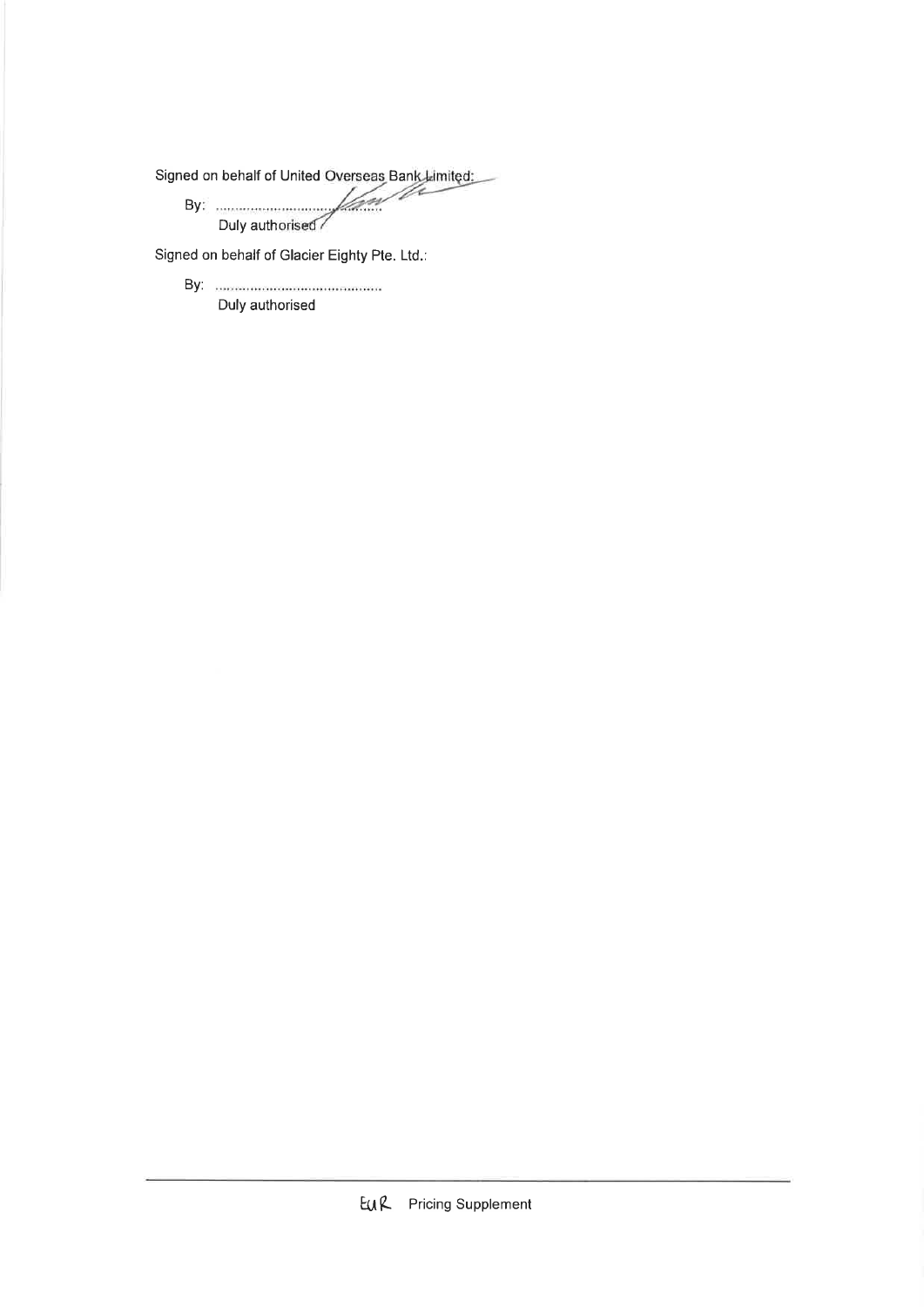Signed on behalf of United Overseas Bank Limited:

Duly authorised Signed on behalf of Glacier Eighty Pte. Ltd.)<br>By: Duly authorised

 $\tilde{\mathcal{F}}$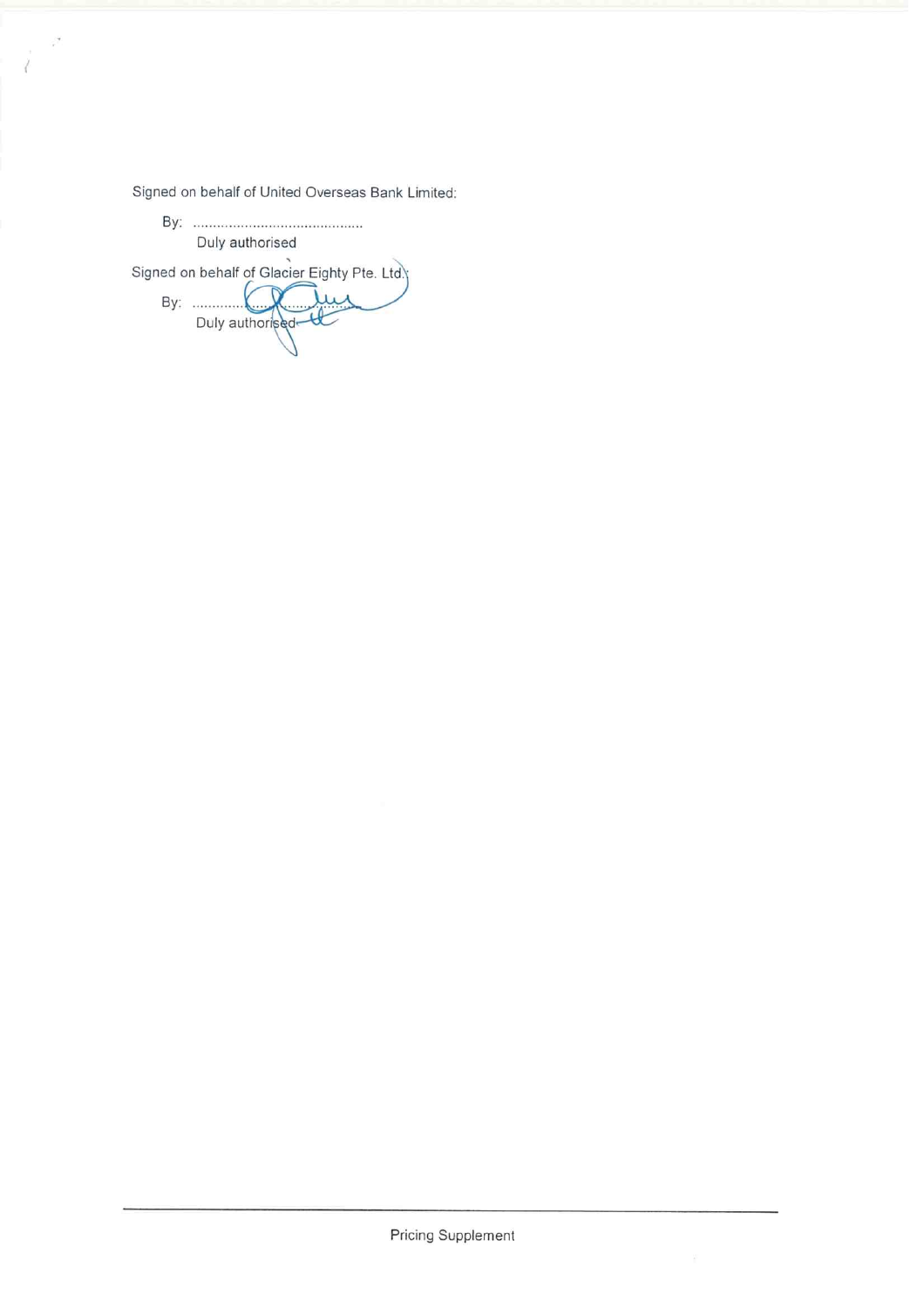## **PART B – OTHER INFORMATION**

### 24 **LISTING AND ADMISSION TO TRADING**

(i) Admission to trading: Application is expected to be made by the Issuer (or on its behalf) for the Covered Bonds to be admitted to trading on SGX-ST with effect from one business day after issuance.

### 25 **RATINGS**

Ratings: The Covered Bonds to be issued are expected to be rated:

S&P: AAA

Moody's: Aaa

### 26 **INTERESTS OF NATURAL AND LEGAL PERSONS INVOLVED IN THE ISSUE/OFFER**

Save for any fees payable to the Managers, so far as the Issuer is aware, no person involved in the offer of the Covered Bonds has an interest material to the offer. The Managers and their affiliates have engaged, and may in the future engage, in investment banking and/or commercial banking transactions with, and may perform other services for, the Issuer and the CBG and their affiliates in the ordinary course of business.

#### 27 *Fixed Rate Covered Bonds only* **– YIELD**

|    | Indication of yield:                                                                                                                                   | $0.226$ per cent.                                                                                                         |
|----|--------------------------------------------------------------------------------------------------------------------------------------------------------|---------------------------------------------------------------------------------------------------------------------------|
|    |                                                                                                                                                        | The yield is calculated at the Issue Date on the<br>basis of the Issue Price. It is not an indication<br>of future yield. |
| 28 | <b>OPERATIONAL INFORMATION</b>                                                                                                                         |                                                                                                                           |
|    | ISIN:                                                                                                                                                  | XS1571315917                                                                                                              |
|    | Common Code:                                                                                                                                           | 157131591                                                                                                                 |
|    | <b>CMU Instrument Number:</b>                                                                                                                          | Not Applicable                                                                                                            |
|    | Any clearing system(s) other than<br>Euroclear Bank SA/NV, Clearstream<br>Banking, S.A., the CMU and CDP and<br>the relevant identification number(s): | Not Applicable                                                                                                            |
|    | Delivery:                                                                                                                                              | Delivery against payment                                                                                                  |
|    | Names and addresses of additional<br>Paying Agent(s) (if any):                                                                                         | Not Applicable                                                                                                            |

#### 29 **DISTRIBUTION**

(i) Method of distribution: Syndicated